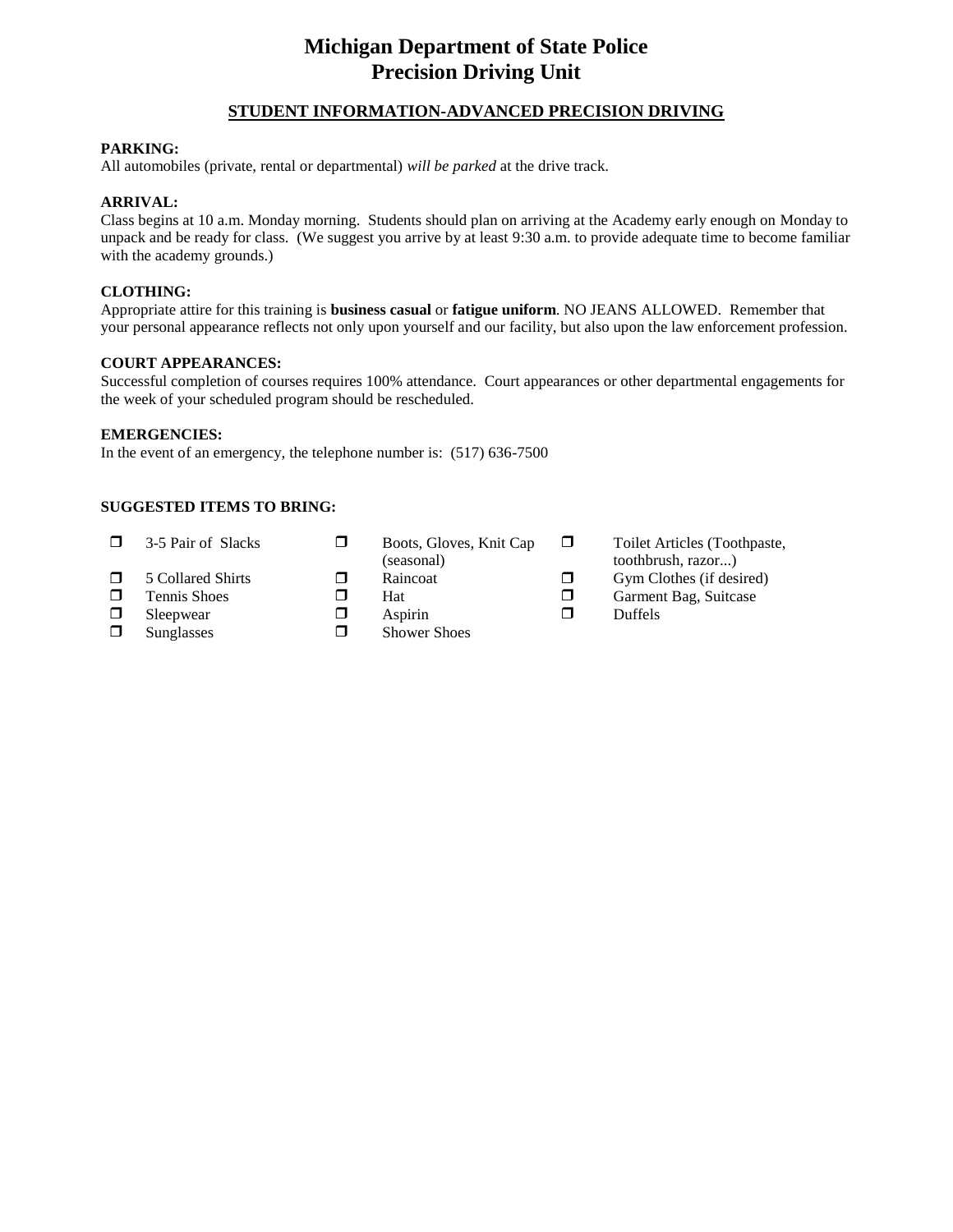# PRECISION DRIVING FACILITY

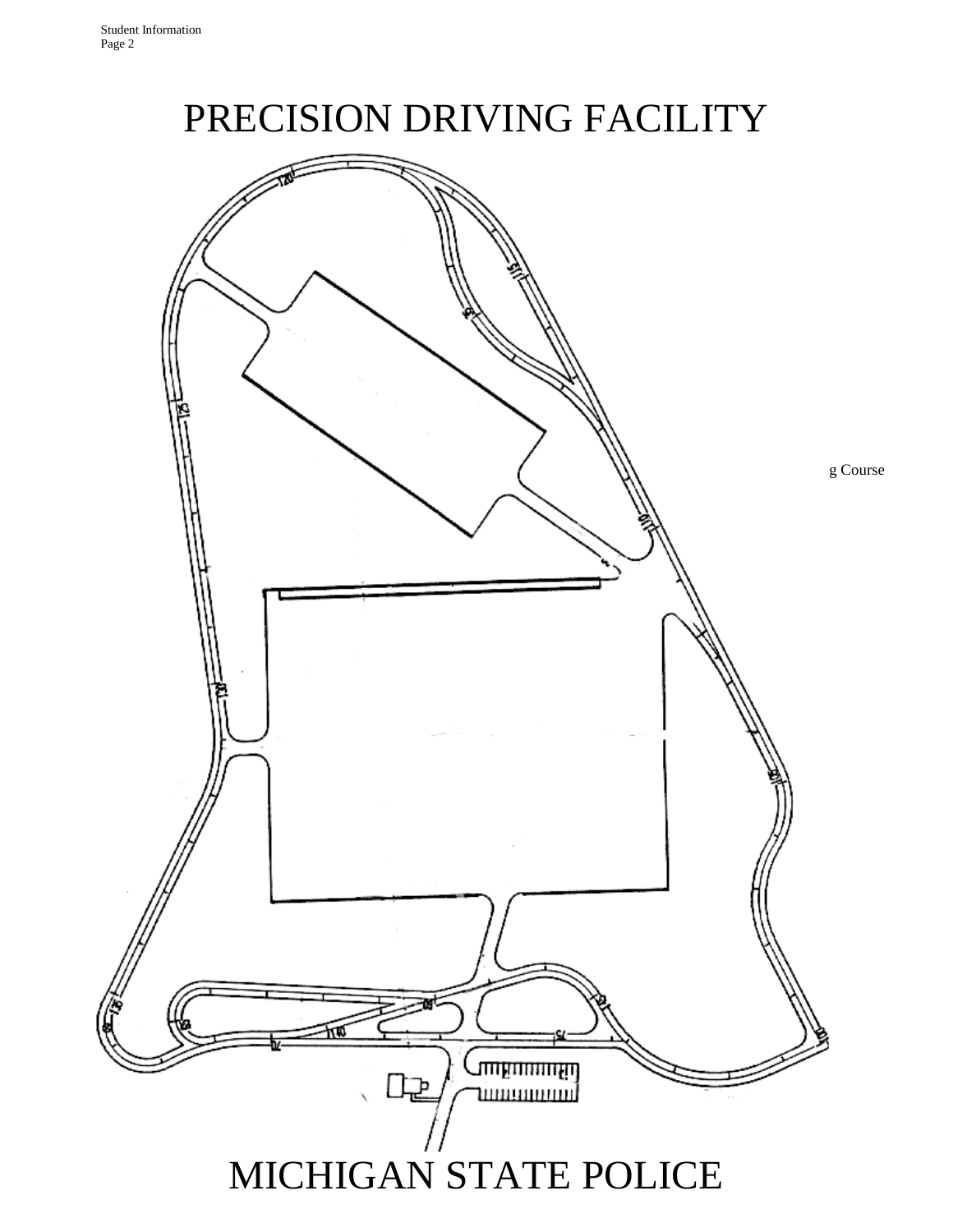## Michigan State Police *Precision Driving Unit* **RANGE RULES**

7426 N. Canal Road, Lansing, MI 48913 TX: 517/322-1782, Fax: 517/322-0725

**It is imperative that the following list of rules be followed at all times to ensure the safety of all participants as well as the instructors. By following these rules, a safe and efficient program will be presented. A violation of any range rule shall be grounds for immediate dismissal from the program. There will be no tuition refunded to a participant who has been dismissed from a program for violation of a range rule.**

- 1. There will be absolutely no alcoholic beverages allowed on the premises.
- 2. There shall be no consumption of alcoholic beverages during a program, including the lunch break. In addition, any alcohol consumption occurring during non-program hours shall not be evident either at the beginning of, nor during a training session.
- 3. Program instructors reserve the right to administer a PBT to any participant who exhibits any indications of alcoholic use. Refusal to submit to the PBT shall be grounds for immediate dismissal.
- 4. The directions of the program instructors shall be followed at all times, under all circumstances. There will be no debate as to the validity of instructions. Should a conflict arise, the instructor's decision shall be carried out and complaints registered with the coordinator at an appropriate time.
- 5. Participants shall stay in the training area at all times unless accompanied by an instructor or at the express direction of an instructor.
- 6. There will be no vehicles on the course unless accompanied by an instructor or at the express direction of an instructor.
- 7. At no time shall a participant exceed a maximum designated speed without prior approval of an instructor.
- 8. Emergency lights shall be activated when actively participating in a designated course.
- 9. There shall be no pedestrian traffic in the area of the skid pad when the sprinkling system is activated. The system operates under extremely high pressure and could *cause injury or death* if someone were to walk in the path of a sprinkling head.
- 10. Seatbelts, harnesses, and any other safety equipment available shall be worn at all times by all occupants of the patrol car.
- 11. Helmets shall be worn at all times by all occupants within the training vehicle.
- 12. No weapons shall be allowed on the driving range. All handguns, knives, and any other weapons are to be secured in the student's room prior to participation in any program.
- 13. No cell phone use during class or on track.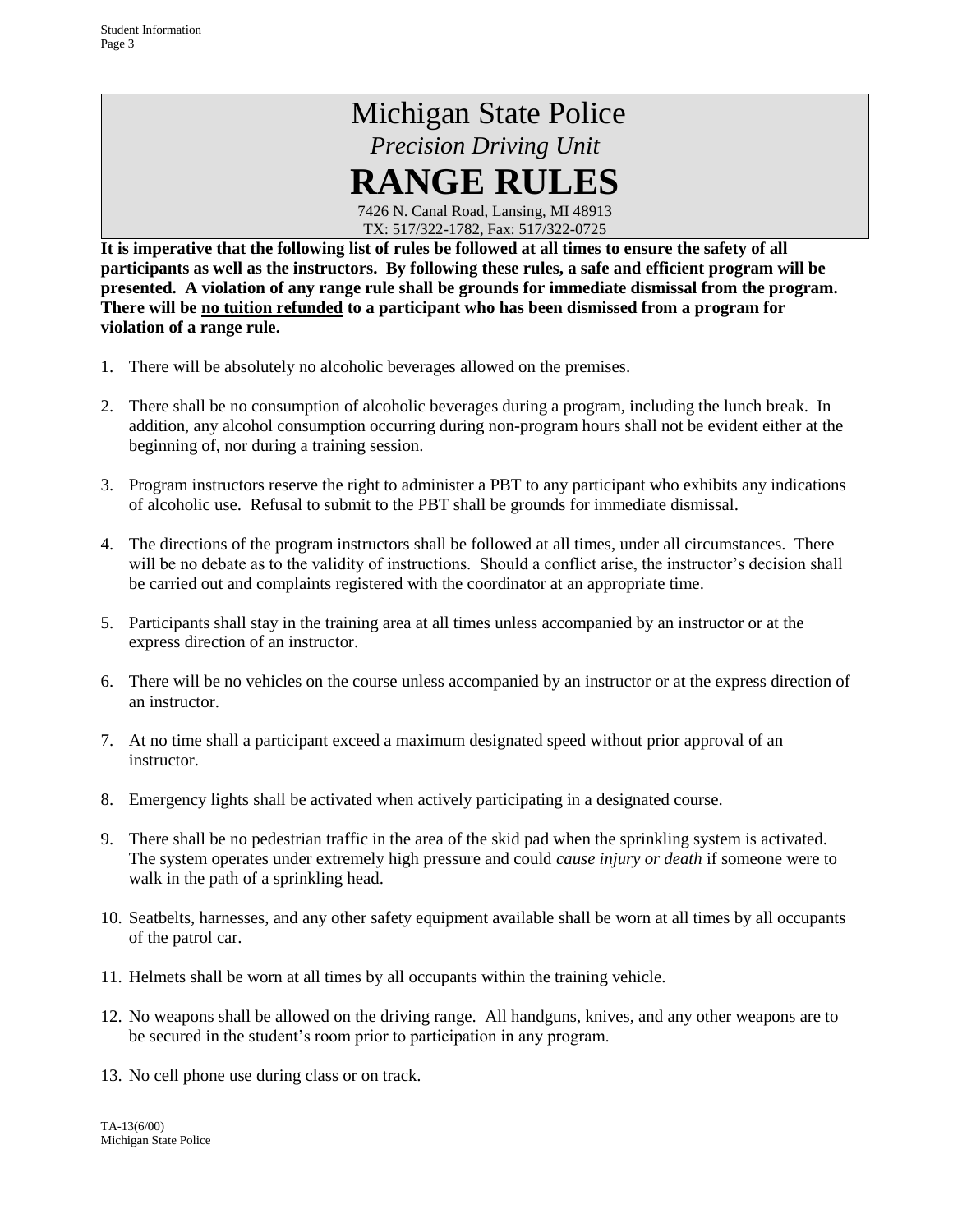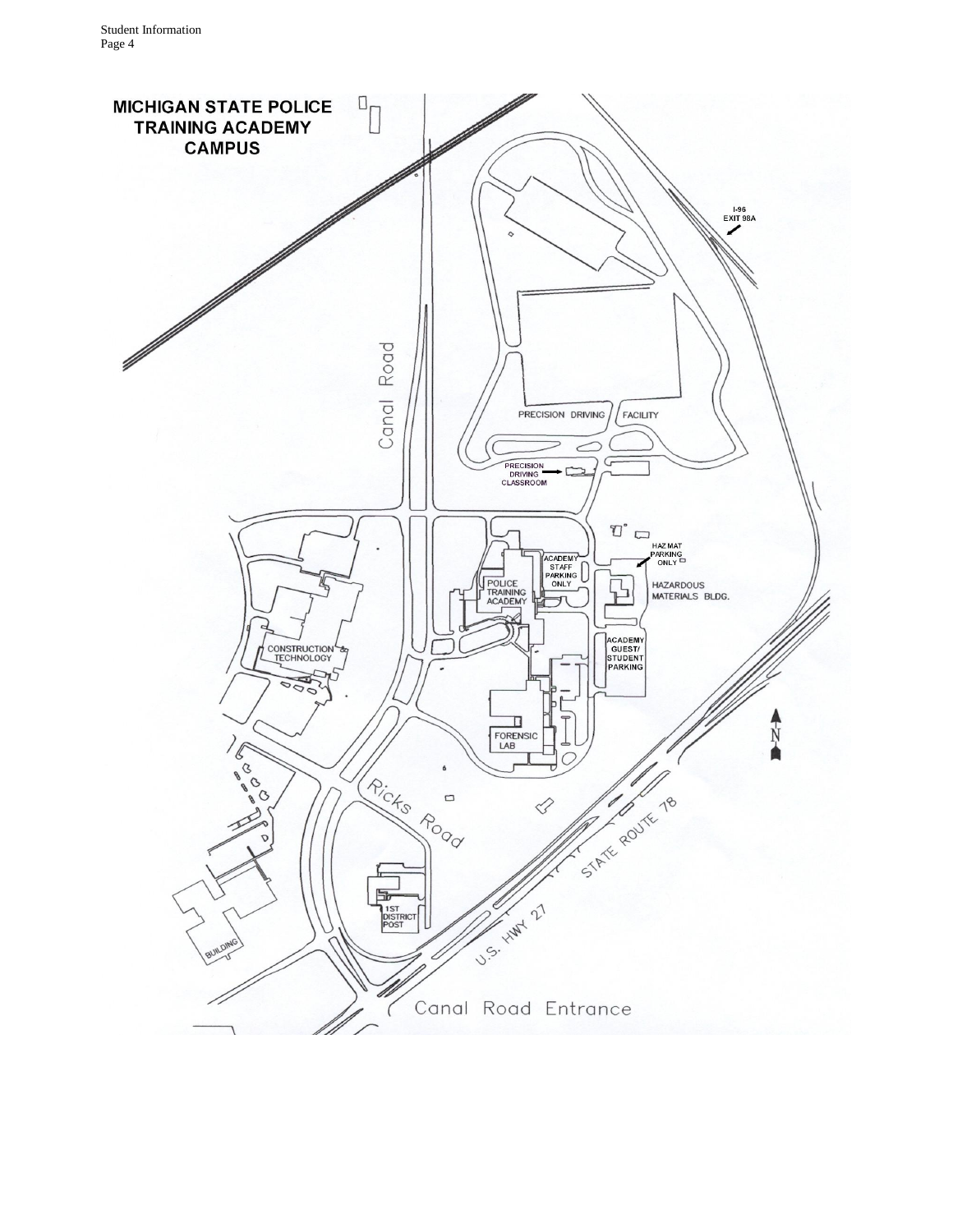## **MICHIGAN STATE POLICE TRAINING ACADEMY 7426 N. CANAL ROAD LANSING, MI 48913 (517) 322-1200**

### **TO GET TO THE MICHIGAN STATE POLICE TRAINING ACADEMY:**

- ➢ From the **NORTHEAST** part of the state Take I-69 west to I-96 east. Get off at exit **98A**
- ➢ From the **SOUTHEAST** part of the state Take I-96 west to exit **98A**
- ➢ From the **SOUTHWEST** part of the state Take I-94 east to I-69 north to **exit 70**. Go to the second traffic light and turn left (North) onto Canal Road
- ➢ From the **NORTHWEST** part of the state Take I-96 east to exit **98A**

The Academy is the seven story brick building on the east side of Canal Road.

## **AREA HOTELS:**

- ➢ Quality Suites, 901 Delta Commerce Drive, Lansing (517) 886-0600
- ➢ Comfort Inn & Suites, 9742 Woodlane Drive, Dimondale (Directly across I-96 from Drive Track) (517) 721-0000 or (517) 345-6101
- ➢ Holiday Inn Express, 9490 Woodlane Drive, Dimondale (517) 646-7000
- ➢ Spring Hill Suites, 111 South Market Place Blvd., Lansing (517) 627-0002

To get to hotels on Saginaw Highway, take I-96 to exit **93B** and go east.